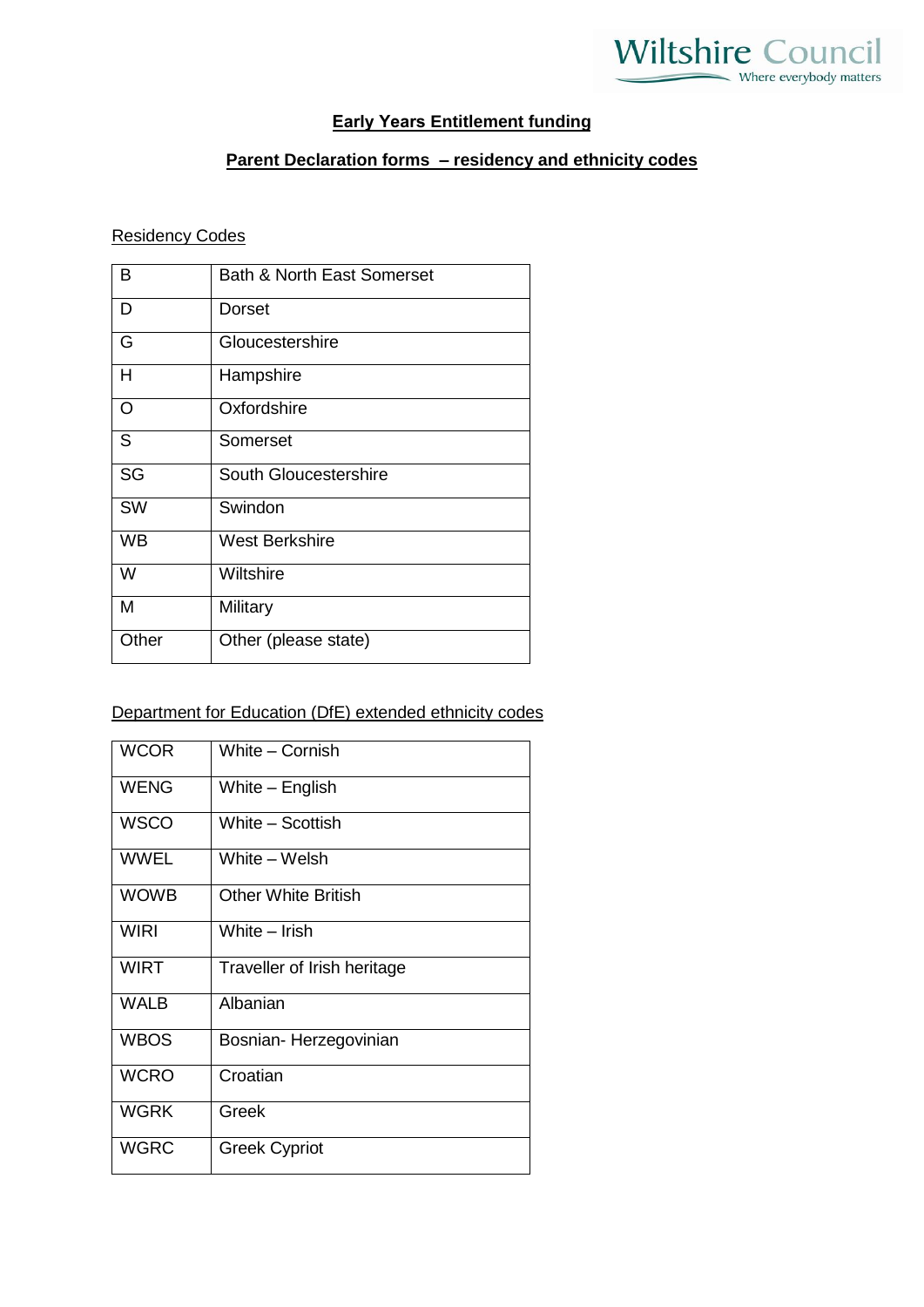| <b>WITA</b> | Italian                              |
|-------------|--------------------------------------|
| <b>WKOS</b> | Kosovan                              |
| <b>WPOR</b> | Portuguese                           |
| <b>WSER</b> | Serbian                              |
| <b>WTUK</b> | <b>Turkish</b>                       |
| <b>WTUC</b> | <b>Turkish Cypriot</b>               |
| <b>WEUR</b> | <b>White European</b>                |
| WEEU        | White Eastern European               |
| <b>WWEU</b> | White Western European               |
| <b>WOTW</b> | White other                          |
| <b>WROM</b> | Gypsy / Roma                         |
| <b>WROG</b> | Gypsy                                |
| <b>WROR</b> | Roma                                 |
| <b>WROO</b> | Other Gypsy/Roma                     |
| <b>MWBC</b> | White and Black Caribbean            |
| <b>MWBA</b> | White and Black African              |
| <b>MWAP</b> | <b>White and Pakistani</b>           |
| <b>MWAI</b> | White and Indian                     |
| <b>MWAO</b> | White and any other Asian background |
| <b>MAOE</b> | Asian and any other ethnic group     |
| <b>MABL</b> | Asian and Black                      |
| <b>MACH</b> | <b>Asian and Chinese</b>             |
| <b>MBOE</b> | Black and any other ethnic group     |
| <b>MBCH</b> | <b>Black and Chinese</b>             |
| <b>MCOE</b> | Chinese and any other ethnic group   |
| <b>MWOE</b> | White and any other ethnic group     |
| <b>MWCH</b> | <b>White and Chinese</b>             |
| <b>MOTM</b> | Other mixed background               |
| <b>AIND</b> | Indian                               |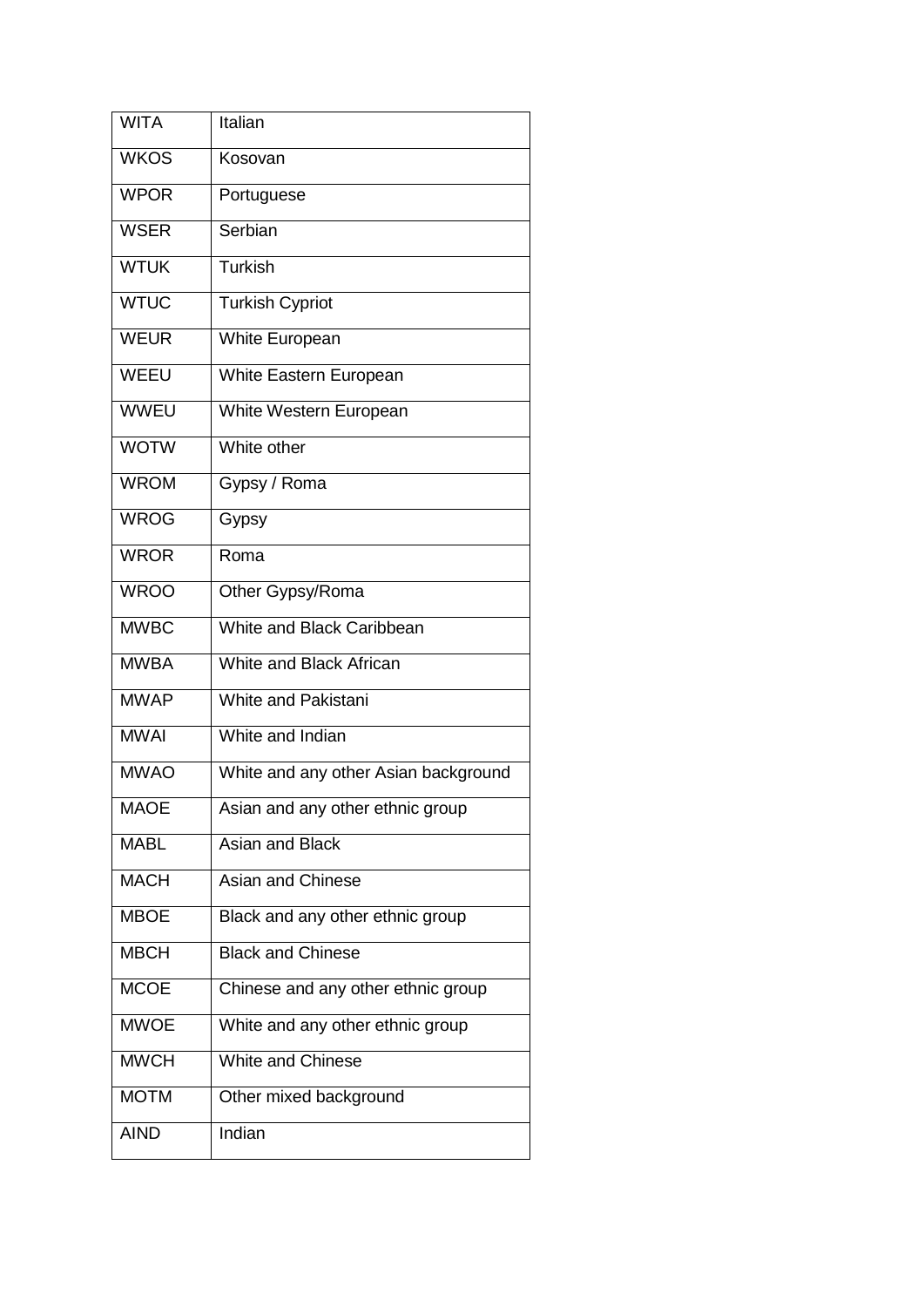| <b>AMPK</b> | Mirpuri Pakistani             |
|-------------|-------------------------------|
| <b>AKPA</b> | Kashmiri Pakistani            |
| <b>AOPK</b> | Other Pakistani               |
| <b>ABAN</b> | Bangladeshi                   |
| <b>AAFR</b> | African Asian                 |
| <b>AKAO</b> | Kashmiri other                |
| <b>ANEP</b> | Nepali                        |
| <b>ASNL</b> | Sri Lankan Sinhalese          |
| <b>ASLT</b> | Sri Lankan Tamil              |
| <b>ASRO</b> | Sri Lankan other              |
| <b>AOTA</b> | <b>Other Asian</b>            |
| <b>BCRB</b> | <b>Black Caribbean</b>        |
| <b>BANN</b> | Black - Angolan               |
| <b>BCON</b> | <b>Black - Congolese</b>      |
| <b>BGHA</b> | Black - Ghanaian              |
| <b>BNGN</b> | Black - Nigerian              |
| <b>BSLN</b> | <b>Black - Sierra Leonean</b> |
| <b>BSOM</b> | Black - Somali                |
| <b>BSUD</b> | <b>Black - Sudanese</b>       |
| <b>BAOF</b> | <b>Other Black African</b>    |
| <b>BEUR</b> | <b>Black European</b>         |
| <b>BNAM</b> | <b>Black North American</b>   |
| <b>BOTB</b> | <b>Other Black</b>            |
| <b>CHKC</b> | Hong Kong Chinese             |
| <b>CMAL</b> | Malaysian Chinese             |
| <b>CSNG</b> | Singaporean Chinese           |
| <b>CTWN</b> | Taiwanese                     |
| <b>COCH</b> | <b>Other Chinese</b>          |
| <b>OAFG</b> | Afghan                        |